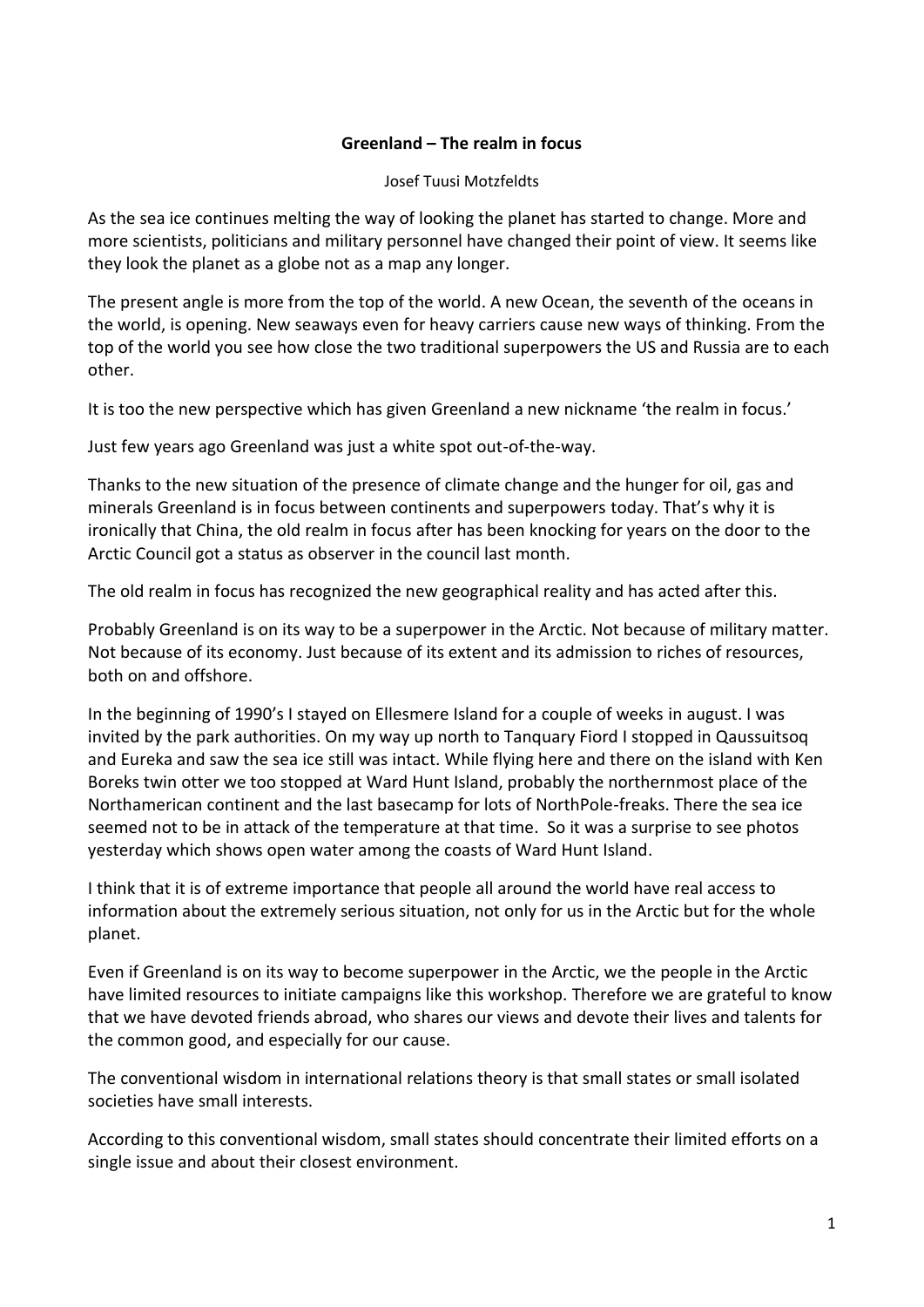This model may have been a truth for Greenland once. I doubt that it is true any longer.

Some larger states or trade blocks of larger states may perhaps afford to isolate themselves.

Greenland and the Arctic as well, on the other hand, cannot afford to isolate themselves and build barriers towards the rest of the world. We cannot decrease or cut down international relations.

What we have built up is based on the ambition to be free and to make use of that freedom. Today we are free as legal members of the international society and we are only limited by our own weakness.

So do not listen only to those who claim we are too small to have international aspirations. And that we are too small to make an impact.

Can any nation not be able to decide its own faith because it is too small?

Well, if we believe that we are too small and insignificant then we will quickly become small and insignificant.

Control over the fishing and hunting resources was the most important factor in building the new Greenland. That's why it is our obligation to secure that we people of the Arctic are the most important part in making decisions in questions about exploitation and production of the oil-, gasand mineral resources in our region within the exclusive economic zone.

Outside the EEZ it is my idea which I have suggested both the Nordic Council and West Nordic Council to invite all nations with coastline to the Arctic Ocean to establish a joint committee for the 'Ocean'.

The committee will be the authority to make decisions on all issues and activities in the Arctic Ocean, the Arctic Ocean Council.

The council should make decisions about the utilization of both the living- and natural resources.

The council should make decision s about shipping lanes in the ocean. The budget for the council should be a common responsibility for all coast states.

Interest in the Arctic, both the general public, the media and Arctic and non-Arctic nations continues to grow.

Until recently, the resources of the Arctic were deemed to be too difficult and expensive to develop (to be utilized?). But the increasing access and high energy and mineral prices, the wealth of the Arctic is now being intensely discovered, explored and developed. This makes energy exploration among the most important and perhaps the most serious issues for Arctic policy moving forward.

Today we are testifying a measured but certain expansion into Arctic lands and waters. This is significant because we the first people (nation?) of the Arctic have a right to benefit from all of our resources, not just energy but the fisheries and marine mammals on which we depend for our nutrition and livelihoods.